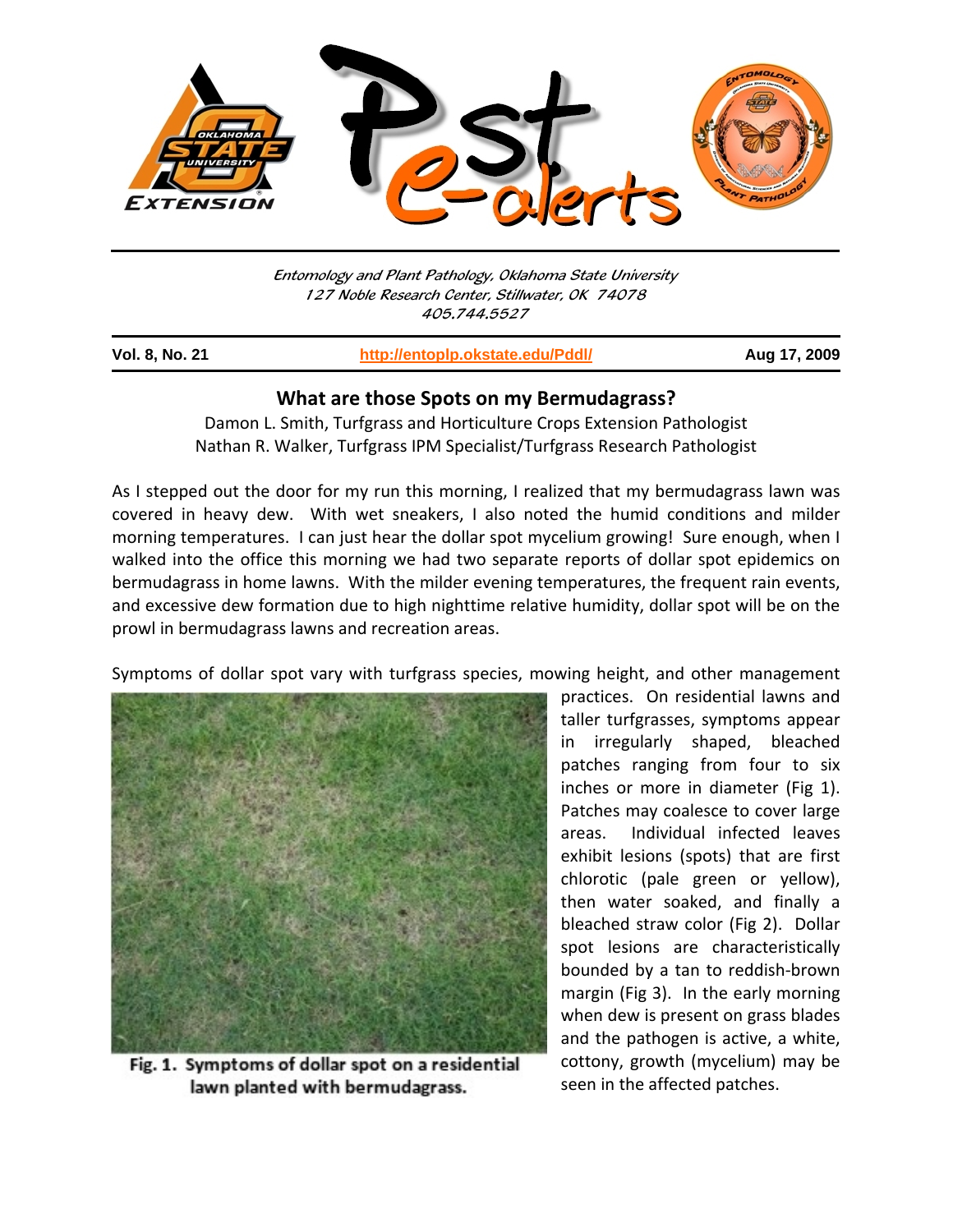



Fig. 2. Leaf spot symptoms bleached leaves characteristic of dollar spot on bermudagrass.

Fig. 3. Leaf spot symptoms with tan to reddish-brown margins.

In Oklahoma, the disease can be active from spring (April) through late fall (November). Favorable environmental conditions include humid weather with warm days and cool nights that result in heavy dews. A temperature range of 50˚F to nearly 90˚F can encourage growth of the fungus, with greatest activity for infection occurring between 60˚F and 70˚F. The disease can remain active even at high temperatures but will typically slow or cease when daytime highs exceed 90˚F. Turfgrass grown under low nitrogen fertility is more prone to dollar spot development. Turfgrass that is drought‐stressed, excessively irrigated, has low air movement above the canopy, subjected to low mowing heights, and/or has excessive thatch buildup will be more prone to dollar spot. Extended periods of wet, overcast weather can lead to severe epidemics of dollar spot on grasses susceptible to the disease. Epidemics under these conditions are even more severe when soils are dry.

Activities which minimize the duration of leaf wetness can greatly reduce infection by the fungus. Practices such as early morning irrigation, removing dew, and increasing air flow across the turf will help suppress the disease. When water is required, apply a sufficient amount to wet the soil and then water as infrequently as possible without causing moisture stress between watering

(Consult http://sip.mesonet.org/ for proper irrigation recommendations for your specific situation). Avoid frequent applications of small amounts of water, unless the water is used briefly to remove morning dew. Do not water in the late afternoon or evening.